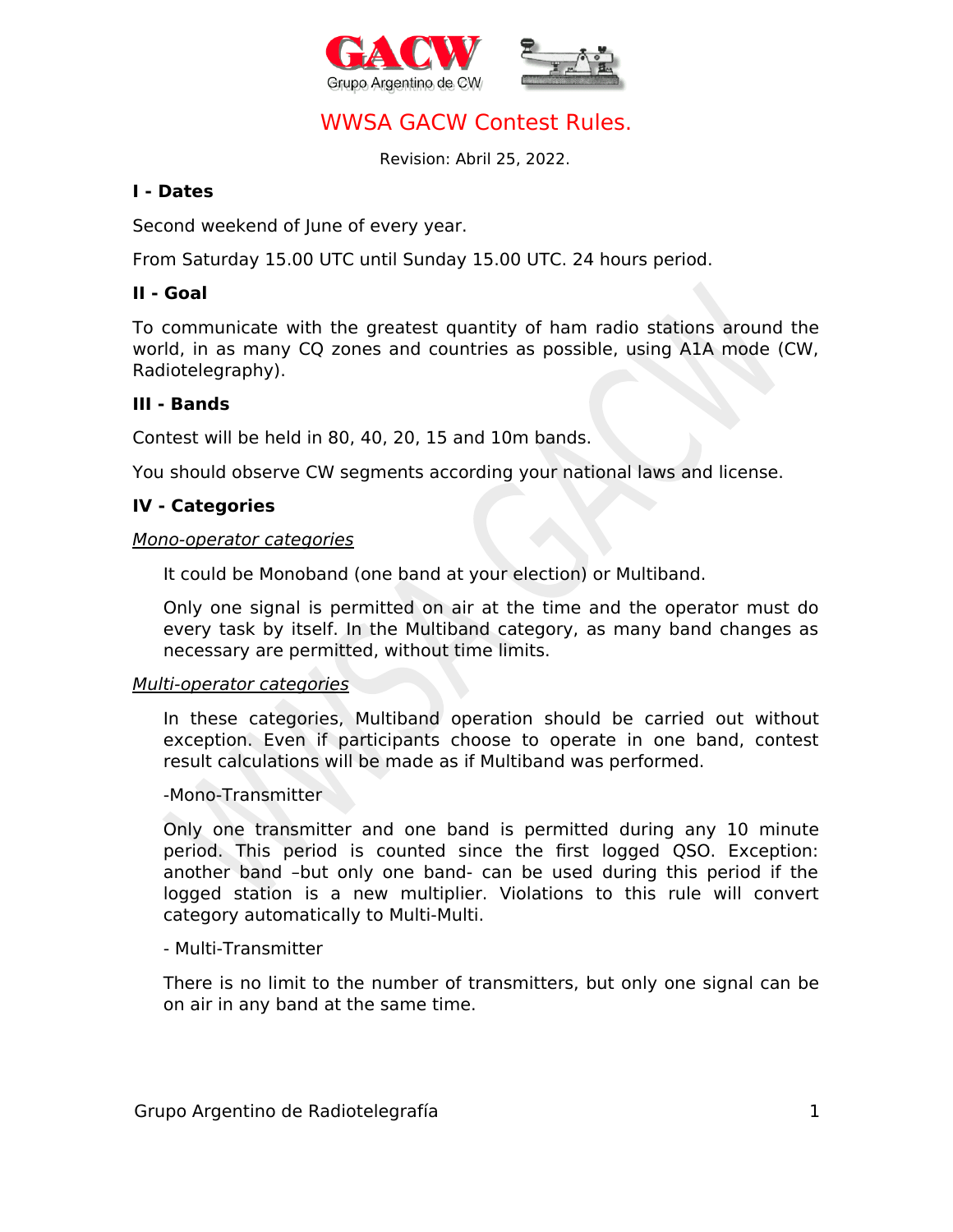



#### Power

With respect to the power used to participate, either Mono-operator or Multi-operator:

- High Power: Maximum power is the one authorized by the license.
- Low Power: Output power must not exceed 100 Watts.
- QRP: Output power must not exceed 5 Watts.

## **V - Exchange**

Stations must Exchange following data: RST & CQ Zone.

### **VI - Multipliers**

There are two types of multipliers.

1. One multiplier for every different CQ zone worked in each band.

2. One multiplier for every radio country worked by band. Stations of same country can communicate only to compute Zone and Country. For score computation CQ WAZ definitions and DXCC-GACW-WAE and WAC limits will be used. Stations working as Maritime Mobile count only as zone multiplier of the zone they are navigating.

### **VII - Points**

1. QSO between stations in different continents are worth three (3) points.

2. QSO between stations in the same continent but different countries are worth one (1) point.

3. QSO between stations inside the same country are permitted for zone and country multipliers but are worth zero (0) point.

4. QSO with stations of South America are worth five (5) points. This only applies for stations outside South America.

One same stations only gives points one time per band.

For a contact to be valid, time difference between what is declared in both logs must be equal or less than  $\pm$  5 minutes.

## **VIII - Score**

For all the participating stations: Final score is calculated as the sum of the points times the sum of multipliers.

Example:

100 points of QSO  $\times$  100 multipliers (20 Zones + 80 Countries) = 10,000 (Final result).

Grupo Argentino de Radiotelegrafía 2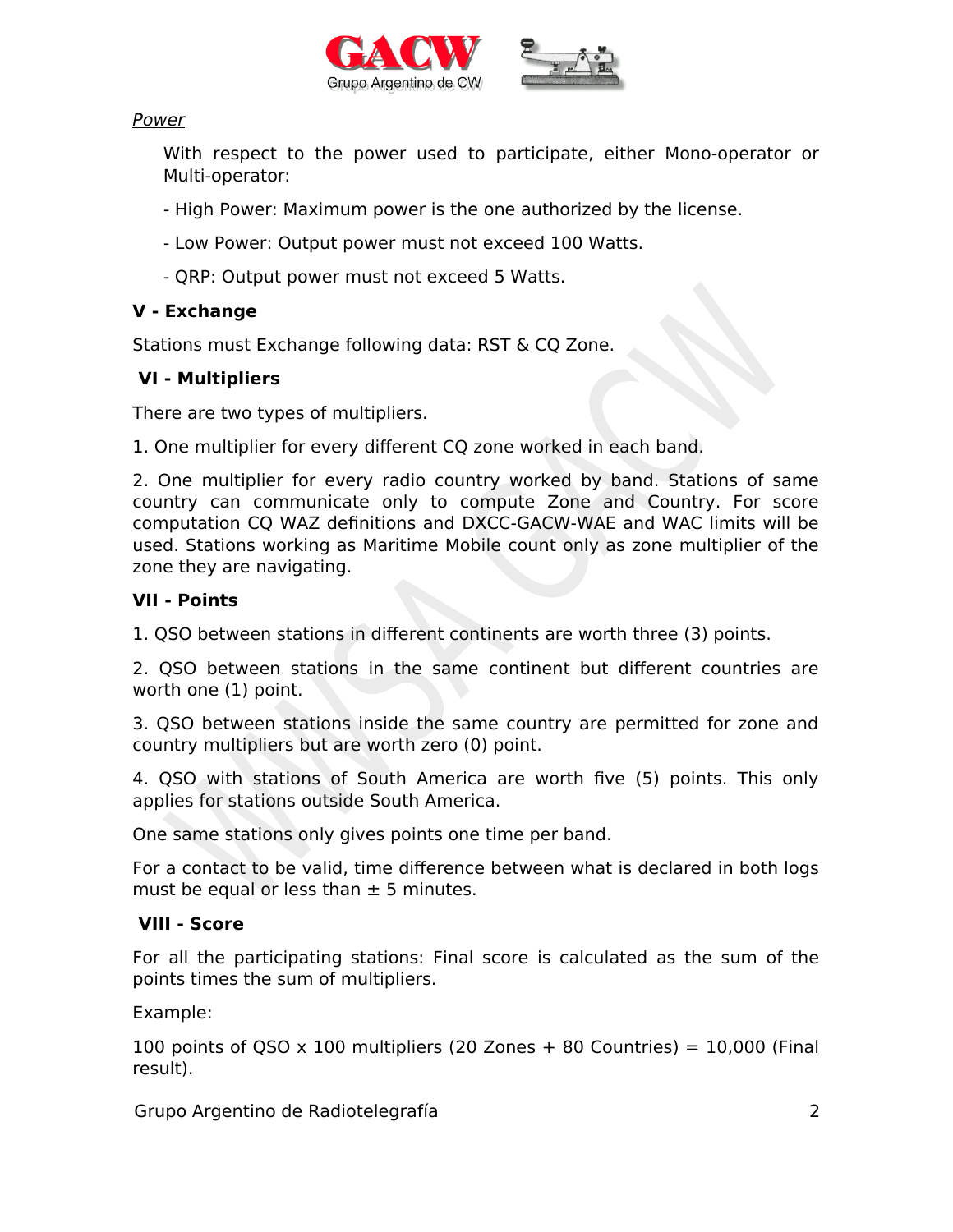



#### **IX – Club competition**

1. Clubs can be local or national organizations (Except IARU Member Societies).

- 2. There is no country and/or geographic zone restrictions.
- 3. Mention for which Club/Group you are participating and sum the scores.

4. Specify complete club name for which you want to add scores. You can use WPX list as a quide.

#### <http://www.cqwpx.com/clubnames.htm>

### **X – Logs**

1. All dates and time stamps must be expressed in UTC time.

2. All the sent and received exchanges must be logged along with the band used for every QSO.

3. Repeated QSO in a same band will not be penalized but count only once.

4. Logs must be sent to the contest organizers following the instructions detailed in the following web page:

#### **[http://gacw.ar](http://www.contest.com.ar/)**

An automatic robot will check the structure of your log, then you will receive a message by e-mail that will confirm the acceptance of your log or the need to make corrections. If to the deadline, you have not sent your log correctly (informed by the robot), the log will not be taken into account for the final score computation.

Logs can be sent several times before deadline. The score will be made taking into account the last valid log received.

Please be patient, sometimes the robot confirmation that your log has been received can be delayed.

5. Do not send separate logs for each band. QSO must be logged chronologically.

6. A list of received logs by the robot can be seen in the web site. This list will be updated every 24 hours approximately.

### **XI – Software**

GACW neither suggest any special software, nor can guarantee the correct function or score computation of them.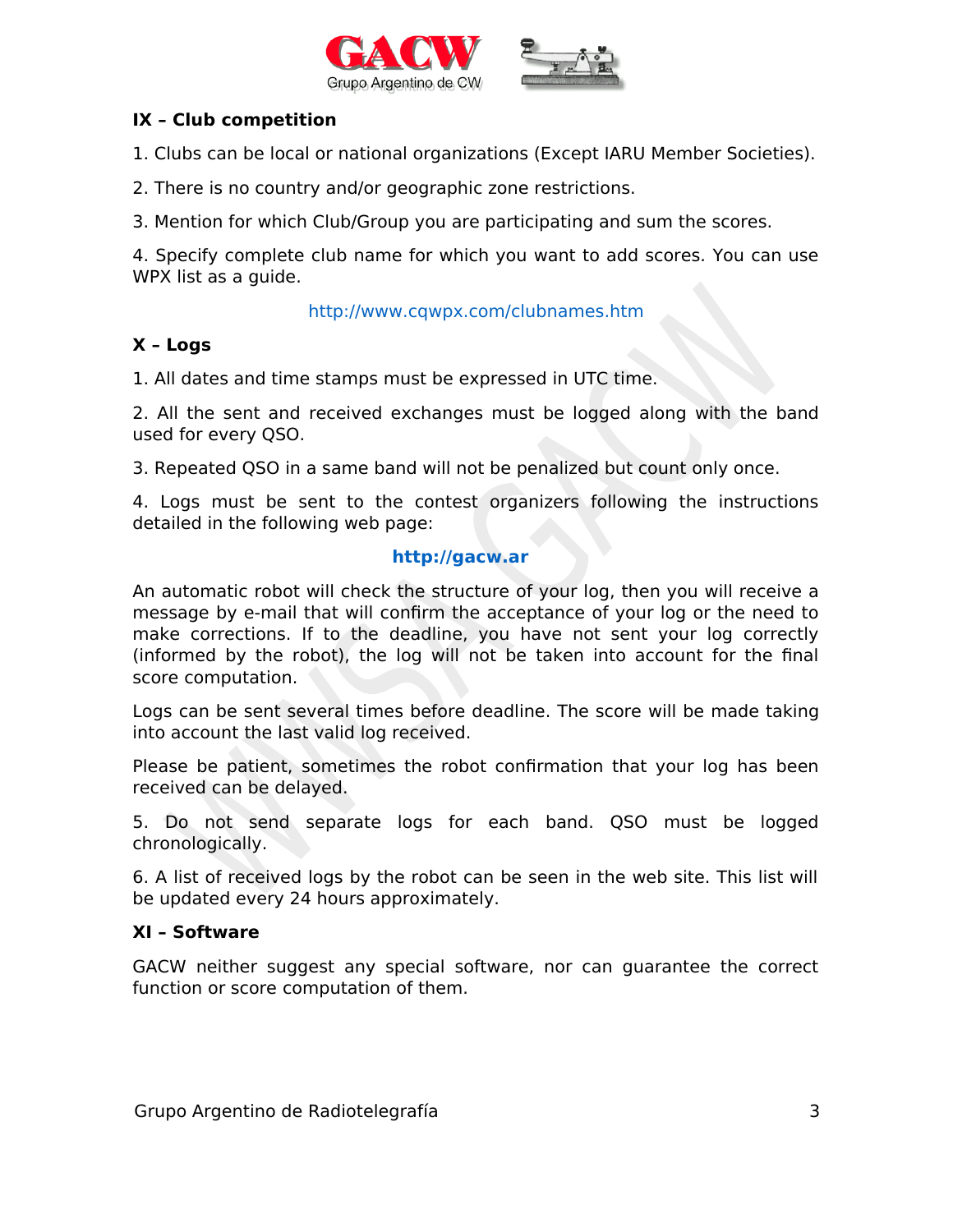

#### **XII – Supervision**

Violation to Amateur Service rules of your country, your license attributions or contest rules are considered as an unacceptable non ethic conduct. To log repeated or non-existent QSO and multipliers can lead to observations and disqualification.

The use of external means to amateur service and competition spirit such as telephone calls, mobile phone messages (SMS), social networks, emails, electronic or PC-based CW decodifiers, autospoting, remote receivers and/or transmitters (more than 500 meters from operating position), etc, constitute an inappropriate conduct and could also be causal of observations and disqualification.

Contest participation implies that all rules and the norms corresponding to your license and category of your country are respected.

Actions and decisions of Contest Committee of GACW will be official and final.

#### **XIII – Deadline**

Contest logs must be sent before June, 30th, inclusive. Confirm that the robot has accepted your log before deadline. If your log has been rejected by the robot, fix it and sent it again before deadline.

#### **XIV – Results and certificates**

Contest results may be consulted in the website. These results will be available as quick as possible, within time limitations. Please keep in mind that score computation is carried by volunteers.

Due to the high price of postal service, the certificates will be issued in digital format that may be downloaded from website. Certificates will be available to the best score of each category and the best score of each country. Also participation certificates will be issued for all the participants.

Only for **Argentina** participants:

-A certificate will be issued to best classified Novice of Argentina, regardless of participants' category entry. A minimum of 30 QSO or 10 countries will be necessary to apply.

-A certificate will be issued to the **best classified Radio Club** of Argentina, regardless of participants' category entry. A minimum of 30 QSO or 10 countries will be necessary to apply.

To apply to these certificates, a requirement should be sent by email, plus license photocopy and a short note expressing the willing to participate of these certificates to the following address:

#### **[gacw.wwsa@gmail.com](mailto:gacw.wwsa@gmail.com)**

Grupo Argentino de Radiotelegrafía 4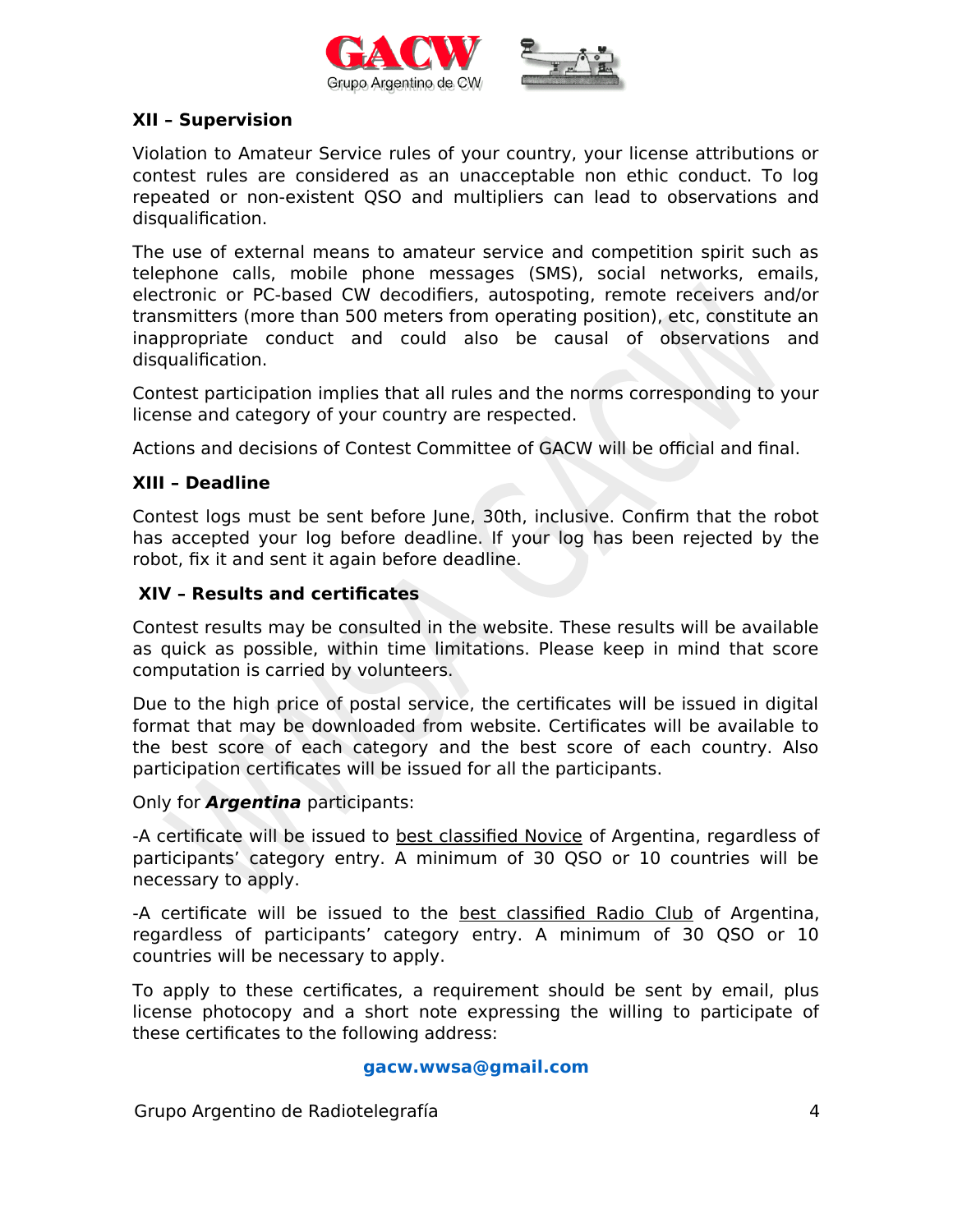



#### **XV – Other information**

Contest rules, received logs list and contest results reading, certificate downloading, etc can be accomplished in the following website:

**[http://gacw.ar](http://www.contest.com.ar/gacw-wwsa)**

Please send your comments, corrections and suggestions to the email address cited before. Indicate also your name, country and callsign.

### **FAQ**

**+** GACW is a directed movement of ideas, with the aim to establish an opinion flow in favor of all radio amateurs and specially radiotelegraphers, sustained in ethics codes, well behavior and solidarity, following the real spirit of Amateur Radio Service of ITU.

#### **[http://gacw.ar](http://www.gacw.org/)**

### **[https://www.facebook.com/groups/gacwar](https://www.facebook.com/groups/gacwar/)**

**+** Contest is called 'World Wide South America' (WWSA) because of we would like to mean a competition between South America and the rest of the world. Its name and acronym are in English with the aim of world projection.

+ Only CABRILLO logs are accepted. Most of contest software can generate them. It is a text format with a standard header and a list of QSO.

+ From 2019 and ahead we will no longer accept logs in paper because of it takes too much time to be transcripted. Please get in contact with a friend HAM that may help you to use some of the logging software. These learning is an enrichment of the contest activity.

+ South America stations may use any software that is capable to work with CQ WW DX rules, it will give complete and correct scoring during contest participation.

 + You can send all your comments, suggestions, photographs and observations so we can include them in contest results publication.

+ As far as possible and if contest participation justifies, we will increase certificate quantities to be issued.

+ There is neither a minimum of contest communications for your log to be valid, nor a minimum CW speed to participate. WWSA's spirit is to include as much as radio amateurs and serve as a school for future participation in contests. Please be good and considered operators.